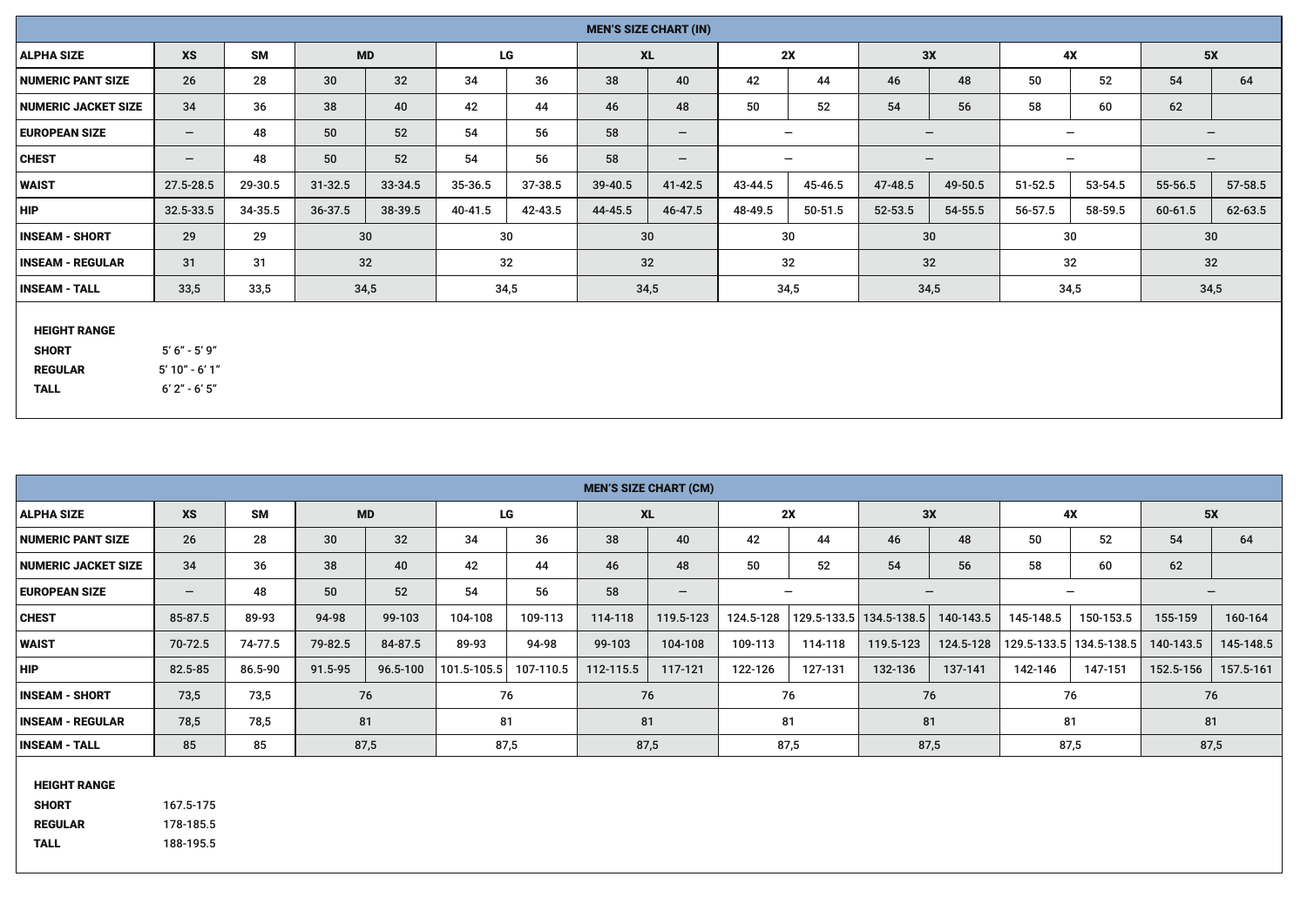| <b>WODMEN'S SIZE CHART (CM)</b>     |                          |                |             |         |           |         |           |               |                                      |                   |                          |           |
|-------------------------------------|--------------------------|----------------|-------------|---------|-----------|---------|-----------|---------------|--------------------------------------|-------------------|--------------------------|-----------|
| <b>ALPHA SIZE</b>                   |                          | <b>XS</b>      | <b>SM</b>   |         | <b>MD</b> |         | LG        |               | <b>XL</b>                            |                   | 2X                       |           |
| <b>NUMERIC SIZE</b>                 | $\mathbf{0}$             | $\overline{2}$ | 4           | 6       | 8         | 10      | 12        | 14            | 16                                   | 18                | 20                       | 22        |
| <b>EUROPEAN SIZE</b>                | $\overline{\phantom{0}}$ | 36             | 38          | 40      | 42        | 44      | 46        | -             | $\qquad \qquad \  \, -\qquad \qquad$ | $\qquad \qquad -$ | $\overline{\phantom{m}}$ | -         |
| <b>BUST</b>                         | 79-81                    | 82.5-85        | 85-87.5     | 89-91.5 | 94-96.5   | 98-100  | 101.5-104 | $105.5 - 109$ | 110.5-114                            | 115.5-119.5       | 121-124.5                | 126-129.5 |
| <b>WAIST</b>                        | 66-67                    | 68.5-70        | $71 - 72.5$ | 74-75   | 76-79     | 80-82.5 | 84-86.5   | $89 - 93$     | 94-98                                | 99-103            | 104-108                  | 109-113   |
| <b>HIP</b>                          | 90-91.5                  | 93-94          | 95-96.5     | 98-99   | 100-103   | 104-107 | 108-110.5 | $113 - 117$   | 118-122                              | 123-127           | 128-132                  | 133.5-137 |
| <b>INSEAM - SHORT</b>               |                          | 68,5           |             | 71      |           | 71      |           | 71            | 71                                   |                   |                          | 71        |
| <b>INSEAM - REGULAR</b>             |                          | 74,0           |             | 76      |           | 76      |           | 76            |                                      | 76                |                          | 76        |
| <b>INSEAM - TALL</b>                |                          | 82,5           |             | 82,5    |           | 82,5    |           | 82,5          |                                      | 82,5              |                          | 82,5      |
| <b>HEIGHT RANGE</b><br><b>SHORT</b> | 152.5-160                |                |             |         |           |         |           |               |                                      |                   |                          |           |

 REGULAR 161-169 TALL 173-180

| <b>WOMEN'S SIZE CHART (IN)</b>                                       |                                                               |                |           |                 |           |               |           |         |           |         |             |         |
|----------------------------------------------------------------------|---------------------------------------------------------------|----------------|-----------|-----------------|-----------|---------------|-----------|---------|-----------|---------|-------------|---------|
| <b>ALPHA SIZE</b>                                                    |                                                               | <b>XS</b>      |           | <b>SM</b>       |           | <b>MD</b>     |           | LG      | <b>XL</b> |         | 2X          |         |
| <b>NUMERIC SIZE</b>                                                  | $\mathbf{0}$                                                  | $\overline{2}$ | 4         | $6\overline{6}$ | 8         | 10            | 12        | 14      | 16        | 18      | 20          | 22      |
| <b>EUROPEAN SIZE</b>                                                 |                                                               | 36             | 38        | 40              | 42        | 44            | 46        |         |           |         |             |         |
| <b>BUST</b>                                                          | $31 - 32$                                                     | 32.5-33.5      | 33.5-34.5 | $35 - 36$       | $37 - 38$ | 38.5-39.5     | 40-41     | 41.5-43 | 43.5-45   | 45.5-47 | 47.5-49     | 49.5-51 |
| <b>WAIST</b>                                                         | $26 - 26.5$                                                   | $27 - 27.5$    | 28-28.5   | 29-29.5         | $30 - 31$ | $31.5 - 32.5$ | $33 - 34$ | 35-36.5 | 37-38.5   | 39-40.5 | 41-42.5     | 43-44.5 |
| <b>HIP</b>                                                           | 35.5-36                                                       | 36.5-37        | 37.5-38   | 38.5-39         | 39.5-40.5 | 41-42         | 42.5-43.5 | 44.5-46 | 46.5-48   | 48.5-50 | $50.5 - 52$ | 52.5-54 |
| <b>INSEAM - SHORT</b>                                                |                                                               | 27             |           | 28              |           | 28            | 28        |         | 28        |         | 28          |         |
| <b>INSEAM - REGULAR</b>                                              |                                                               | 29             |           | 30              |           | 30            |           | 30      |           | 30      | 30          |         |
| <b>INSEAM - TALL</b>                                                 |                                                               | 32,5           |           | 32,5            |           | 32,5          | 32,5      |         |           | 32,5    |             | 32,5    |
| <b>HEIGHT RANGE</b><br><b>SHORT</b><br><b>REGULAR</b><br><b>TALL</b> | $5'0'' - 5''3''$<br>$5'3.5'' - 5'6.5''$<br>$5' 8'' - 5' 11''$ |                |           |                 |           |               |           |         |           |         |             |         |